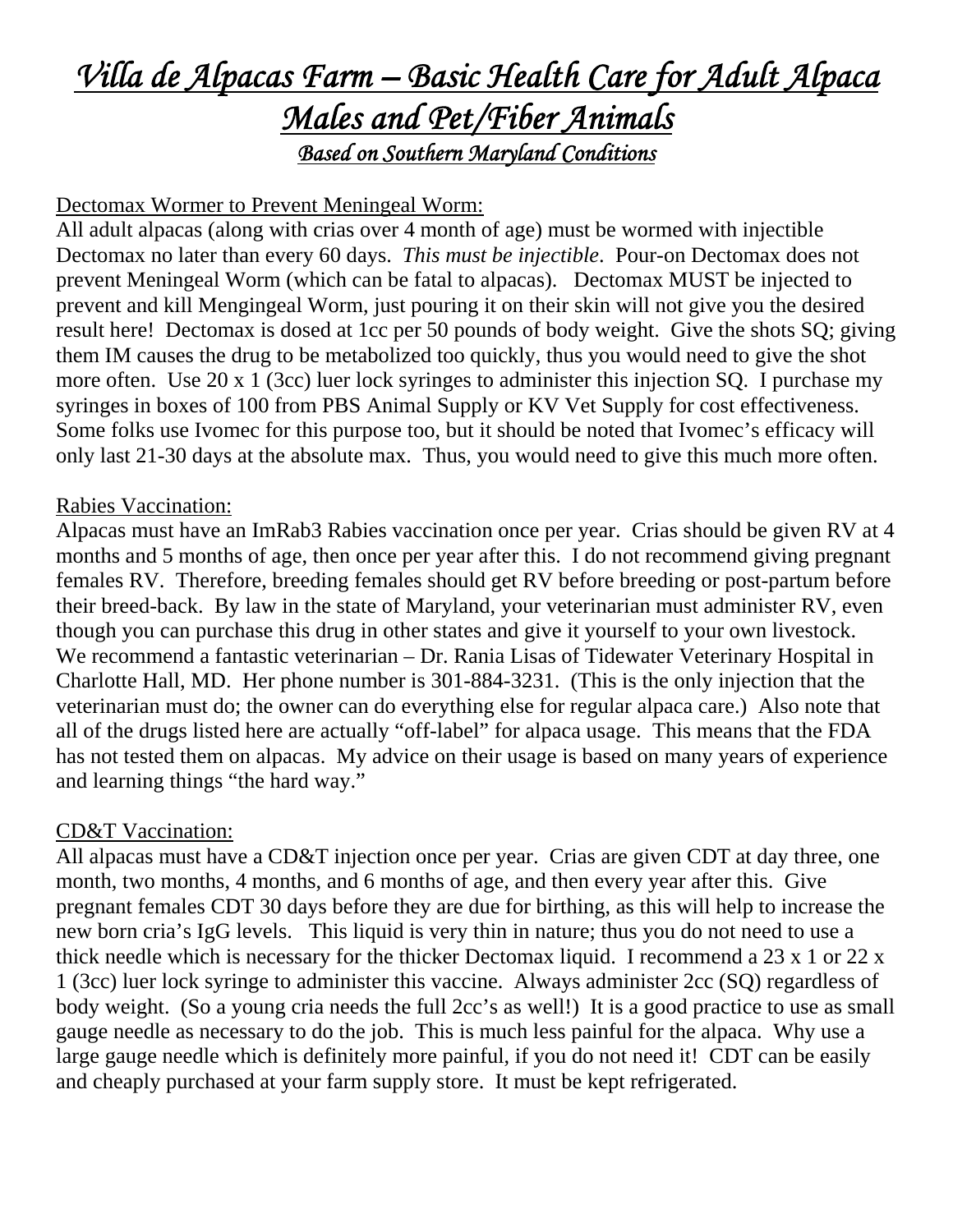## Mineral Supplementation:

Special minerals developed just for alpacas/camelids must be available at all times to all alpacas. It is a free choice mineral supplement (powder) which they will eat when they need it. It is called the Alpaca Blend E Mineral Mix – made by Dr. Norm Evans – and can easily be purchased or ordered through Southern States or your farm supply store. Just keep the mineral mix inside the barn in a dry place, and replenish as necessary. Don't put the whole container out at once, since it can get moist (with humidity) and lose its efficacy. You do not need a fancy mineral dispenser. Just use a green feeder (like the ones for feeding grain), but fill it only an inch or two deep with the minerals. Keep the remainder of the minerals in a sealed container until dispensing. Alpacas don't generally need too many minerals, and they will eat more a different times of the year than other times. These minerals are imperative to the good health of pregnant and lactating females who can die without proper access! I also recommend always keeping the mineral feeder in the same place, so the alpacas know exactly where to go when they need it.

# Water:

Clean water must be available at all times. Multiple water buckets and/or water sources are preferred. Buckets must be raised off the ground so that the alpacas can reach them but not be able to put their feet inside the containers. Alpacas love to play in water, especially when it is hot. It is best that they not contaminate their drinking water with dirty feet. Coccidia infections can be easily transferred this way, especially to crias.

## Shearing:

Alpacas living permanently in Maryland must be shorn once a year, preferably in April or early May. Alpacas can die from heat stress if they are not shorn. If you shear later than this, you can risk the alpacas getting a severe sunburn on "barer" skin in the summer. Bad sunburns can cause many problems and increase the risk of fly strike on "oozing" or peeling skin – not to mention the added stress and major discomfort on the alpaca. You can use sunscreen on the alpacas if necessary. Severe sunburn can even cause skin infections which require the use of systemic antibiotics. Turning on fans during the heat of the day in the alpaca's living space will also be necessary, especially when heat and humidity are at their worst in Maryland. Alpacas love cold and dry climates; thus Maryland summers can be difficult for them, but they can adjust with proper care (shearing, providing shade and abundant clean water, turning on fans, etc.) There are numerous, excellent professional shearers available. Yet you must contact these folks in December or January for Spring shearing services since they get very busy and often travel all over the country. They must plan their travel routes to help the most people. Thus trying to schedule a shearer later than this, may be impossible.

## Grass/Hay:

The absolute best food for alpacas is healthy green grass (preferably orchard grass and endophyte free soft grasses). Good pastures can make a tremendous difference and make life much easier for the alpaca owner. We highly recommend orchard grass (or any endophyte free and SOFT grass/hay that is approximately 12% protein). Alpacas don't need alfalfa, unless they are underweight and need extra supplementation. More than 20% alfalfa in an alpaca's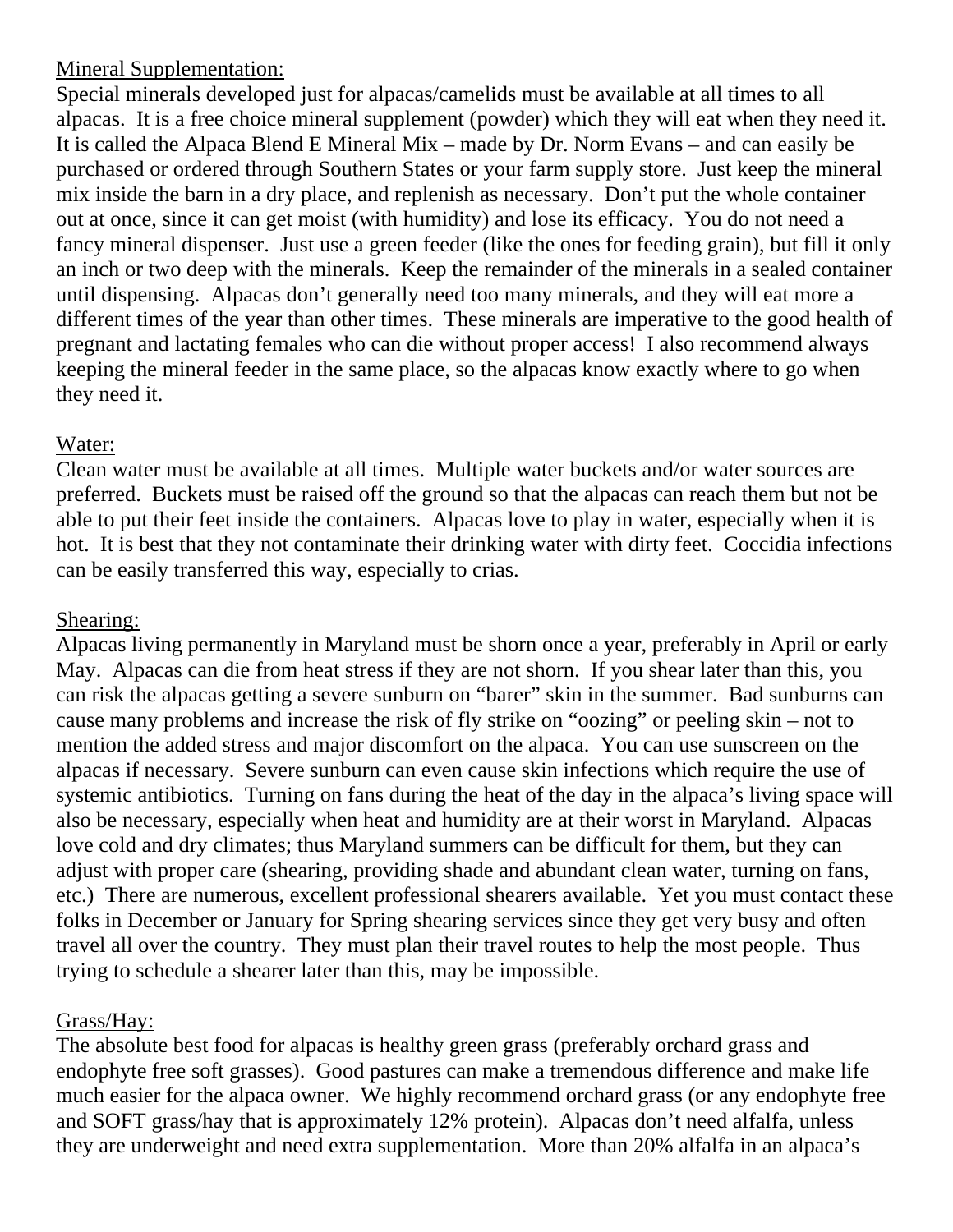diet can cause lots of problems and mineral imbalances. It is good to have hay available in the barn at all times. During a summer drought or in the winter when grass is not plentiful, alpacas MUST have access to hay at all times. Alpacas do not eat much – only about 1-2% of their body weight per day. Thus 15 alpacas will go through a regular 50 pound bale per day. Sometimes, Timothy hay is the only type of hay available; this is not the preferred type of hay but can be used if necessary since the long Timothy pods can make alpaca fleece get very tangles – so much so that the pod and lots of hair must be physically "cut out" of the fleece. Timothy is also rather "stemmy" and full of harder grass parts, which alpacas do not prefer since they love the softer grasses. You will find that you will have a lot of wastage when using Timothy hay, which I will often use as bedding if necessary once the alpacas have picked through it.

## Alpaca Food Supplement – A Grain Mixture:

We recommend the alpaca food/supplement made by Dr. Evans. At the present time, Blue Seal makes this food. Depending on the body score of the alpaca, the alpaca may need around a cup of feed per day as a supplement. Some thin alpacas may need considerably more than this, and others may not need any grain whatsoever. Heavier, adult male alpacas may not need any grain during the summer when grass is plentiful. Yet during the winter months, mostly every alpaca will need at least one to two cups of supplement every day. The alpaca owner will need to adjust grain amounts throughout the year, based on body score, animal weights, cold weather, etc. Feeding too much grain without adequate soft hay and grass consumption is a recipe for ulcers and lots of health problems. Pregnant females who are nursing will also need more supplementation. You need to determine the amount of supplementation based on the needs of each individual alpaca at different times of the year. I will often separate groups of alpacas into separate fields/shelters based on their body score and grain requirements. For example, I will try to put all of my alpacas which need extra supplementation in one area. (I have a fat group and a thin group for both my males and females.) This makes feeding time much easier!

#### Body Scoring:

Body Score your alpacas on a regular basis. This is the best way to determine their overall health and whether adequate amounts of nutrition are being provided. Once a male alpaca has reached adulthood, regular weighing is not as important as body scoring. I am constantly putting my hands on all my alpacas, not just at "herd health" when administering Dectomax. Thus I am constantly aware of their body scores. Try to keep alpacas at a #5 body score. If they fall below this, increase their grain rations and provide better hay. If they are too fat –  $a$ body score greater than #7, then decrease their grain or limit grain entirely based on the time of year. Some hay or grass must always be available since alpacas are modified ruminants and require this for proper digestion and good health.

#### Vitamin Supplementation:

I give all of my newborn crias a Vit. A/D shot on their first day of birth (1/2cc). All vitamin injections are given IM. I will also give them an additional B-Complex shot based on other factors not listed here. After this, all of my crias will get 1cc of Vit. A/D at one month and two months, especially if they are fall crias or born during periods of reduced sunlight. Dark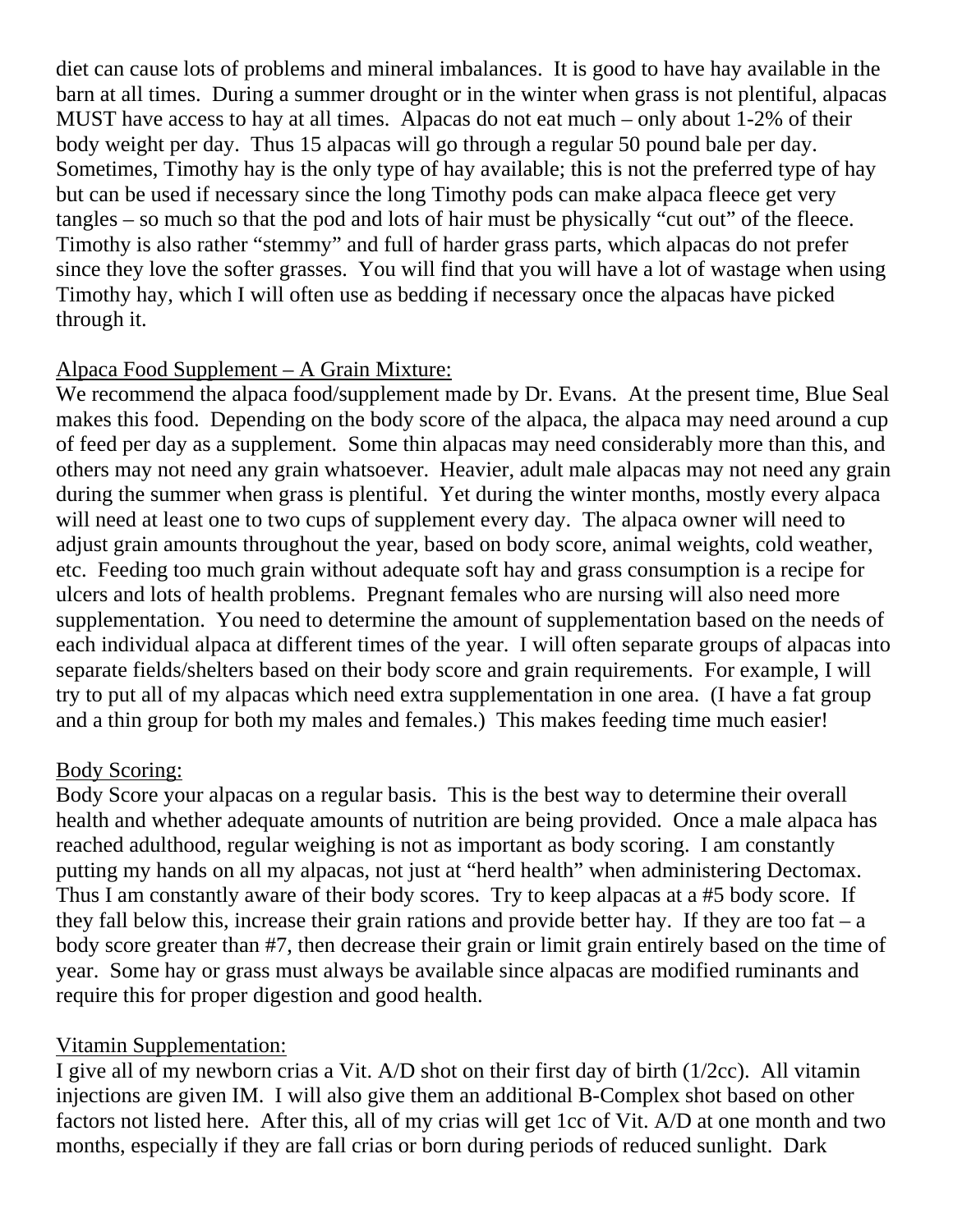animals also appear to need more Vit. A/D than light colored animals. Depending on other factors, I may give Vit. A/D (1.5cc) every month or two after this, up until they are ready to breed. Vitamin A is terratogenic, so it can cause birth defects if given to a pregnant female. Thus, I will stop giving Vit. A/D injections to a female about a month before she is ready to breed. Some folks have had bad reactions to Vit. A/D when given by injection. Personally, I have never had this problem, but I highly recommend purchasing your vitamins (given by injection) from a reputable veterinary supply company, and not necessarily from your local farm store. Giving more than one type of injection per day may also increase an animal's potential for severe reactions to the drug. Thus I do not recommend giving more than two different types of injections at one time.

## Poop Removal:

Clean up the poop piles every day. Take the poop away from the alpaca field. Do not pile your poop inside the same field as the alpacas. This will minimize the potential for parasite problems and keep flies away in the summer. Alpaca poop is an excellent fertilizer and can often be used directly without composting.

#### Normal Basic Information:

| <b>Normal Temperature:</b>                    | 98 to 104 degrees                                                     |
|-----------------------------------------------|-----------------------------------------------------------------------|
|                                               | (temps can vary based on whether the alpaca is sunbathing, but you    |
|                                               | definitely need to treat the situation with temps above 104 degrees!) |
| <b>Adult Pulse Rate:</b>                      | 50 to 90 per minute                                                   |
|                                               | (handling a stressed alpaca will certainly increase the pulse)        |
| Cria Pulse Rate at Rest: 75 to 100 per minute |                                                                       |
|                                               | Respiratory Rate at Rest: 20 to 30 per minute (cria and adult rates)  |

#### Reasons to Call the Veterinarian:

- A) Any alpaca that can not rise.
- B) An alpaca with the inability to coordinate movement.
- C) An alpaca with seizures (but it is not uncommon for some alpacas to react with a seizure type of behavior when going into strong sunlight after being in a dark barn.)
- D) An alpaca which has excessive drooling or vomiting saliva for more than an hour (Choke from grain is not uncommon). Some alpacas eat their grain supplement too quickly. Under these conditions, put large rocks in the feed bowl to help prevent them from gobbling too much food in one swallow.
- E) Any alpaca that does not eat for a day or has bad breath for more than 2 days.
- F) Any adult alpaca which has diarrhea present for over 24 hours.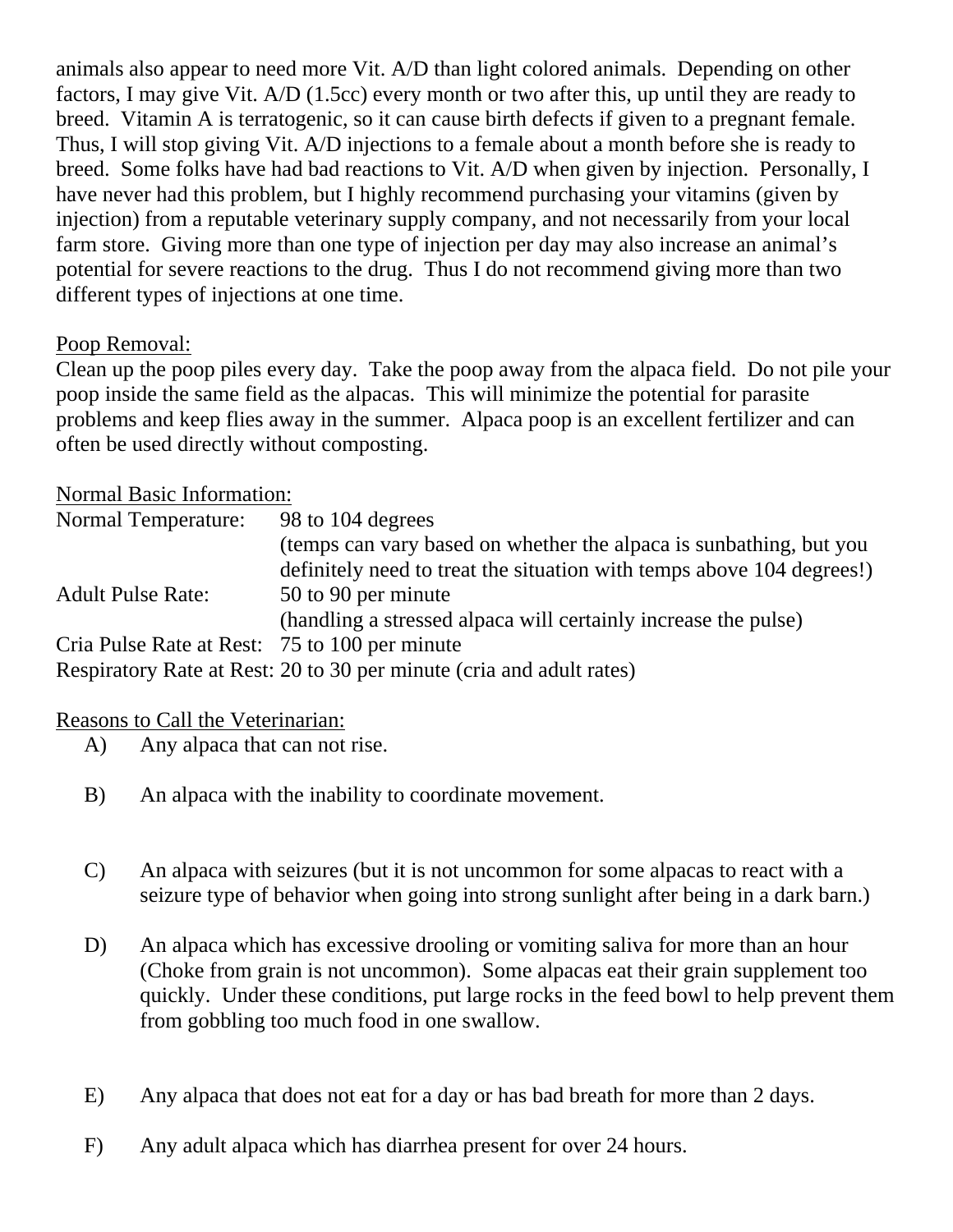- G) Any pregnant female experiencing labor for more than one hour.
- H) Any pregnant female showing sign of discomfort for more than 3 hours.
- I) Any animal with a temperature over 104 degrees (some alpacas love to sunbathe; their temperature can get high during these conditions). If heat stress is an issue, you may need to hose down the alpaca with water, do some fast shearing of fleece, and give Banamine & B-Complex shots.
- J) An alpaca mother which has given birth but has no milk or colostrum. (I have had excellent results with giving Domperidome (orally 2.5cc twice a day) for at least 5-7 days. This must be given to the dam immediately after birth to stimulate milk production. Dr. Pollard's Herbs (Stimulation/Lactation Herbal Blend) also can work well to stimulate the dam's milk production. Some folks have also had good results adding more cracked corn and brewer's yeast to the dam's diet. For the cria, I always have frozen llama plasma on hand from Triple J Farms in Bellingham, Washington. I may even give a valuable female cria an extra boost by giving this plasma within the first 8 hours after birth. I prefer to tube the cria under these conditions, as I don't want any of this very expensive plasma to go to waste. This is a somewhat controversial treatment, but I swear by its excellent results in increasing a cria's IgG.
- K) Any cria diarrhea which is present more than 24 hours.
- L) Any female that is not pregnant after 5 or 6 breedings (and this is after you have changed the male. Sometimes, just switching to another proven herdsire can make all of the difference!)
- M) A newborn cria that can not stand within 3 hours after birth. (This cria may be "crashing" and needs supplementation immediately.)

## Additional Questions/Concerns:

If you have any questions, please do not hesitate to call Angel at Villa de Alpacas Farm: 301- 888-CRIA. I really want to help you, and I especially want you to be happy living with alpacas! The best advice I can give you is to know your animals and know the difference between normal and abnormal behavior. And, of course, listen to the excellent advice of your own veterinarian. Different climates and areas will often present other issues to deal with, which are not listed here. The advice which I am providing is based on alpaca life in southern Maryland and from my many years of experience. I am not a trained veterinarian, but I have often found that my own experience and knowing the behavior of my own alpacas is crucial to my successful husbandry techniques which saves me money and keeps my alpacas healthier and happier in the long run. My absolute favorite source of alpaca veterinary information is Dr. Norm Evan's Book: The Alpaca Field Manual. This is a MUST for any alpaca breeder/owner. Also, one of my favorite remedies to have "on-hand" is Banamine, which I dose at 1cc per 100